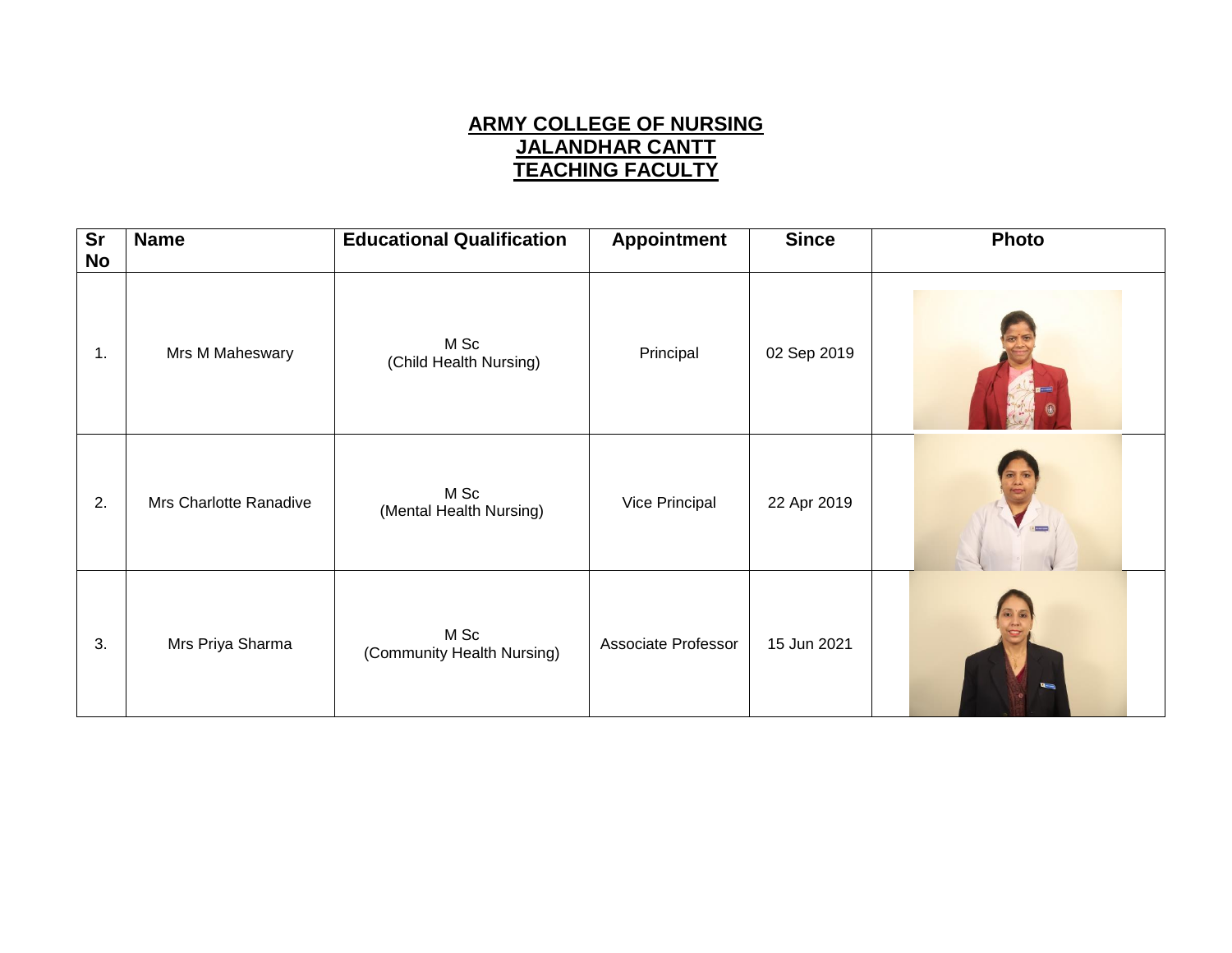| $\overline{\text{Sr}}$<br><b>No</b> | <b>Name</b>      | <b>Educational Qualification</b>   | <b>Appointment</b>         | <b>Since</b> | Photo          |
|-------------------------------------|------------------|------------------------------------|----------------------------|--------------|----------------|
| 4.                                  | Mrs Baljeet Kaur | M Sc<br>(Obst & Gynae Nursing)     | Associate Professor        | 26 Jun 2021  |                |
| 5.                                  | Mrs Khushnasib   | M Sc<br>(Medical Surgical Nursing) | <b>Assistant Professor</b> | 17 May 2017  |                |
| 6.                                  | Ms Gagan Sharma  | M Sc<br>(Medical Surgical Nursing) | <b>Assistant Professor</b> | 01 Nov 2017  | 旨              |
| 7.                                  | Ms Apsra Kalsi   | <b>B Sc (Nursing)</b>              | <b>Clinical Instructor</b> | 19 Oct 2016  | <b>El most</b> |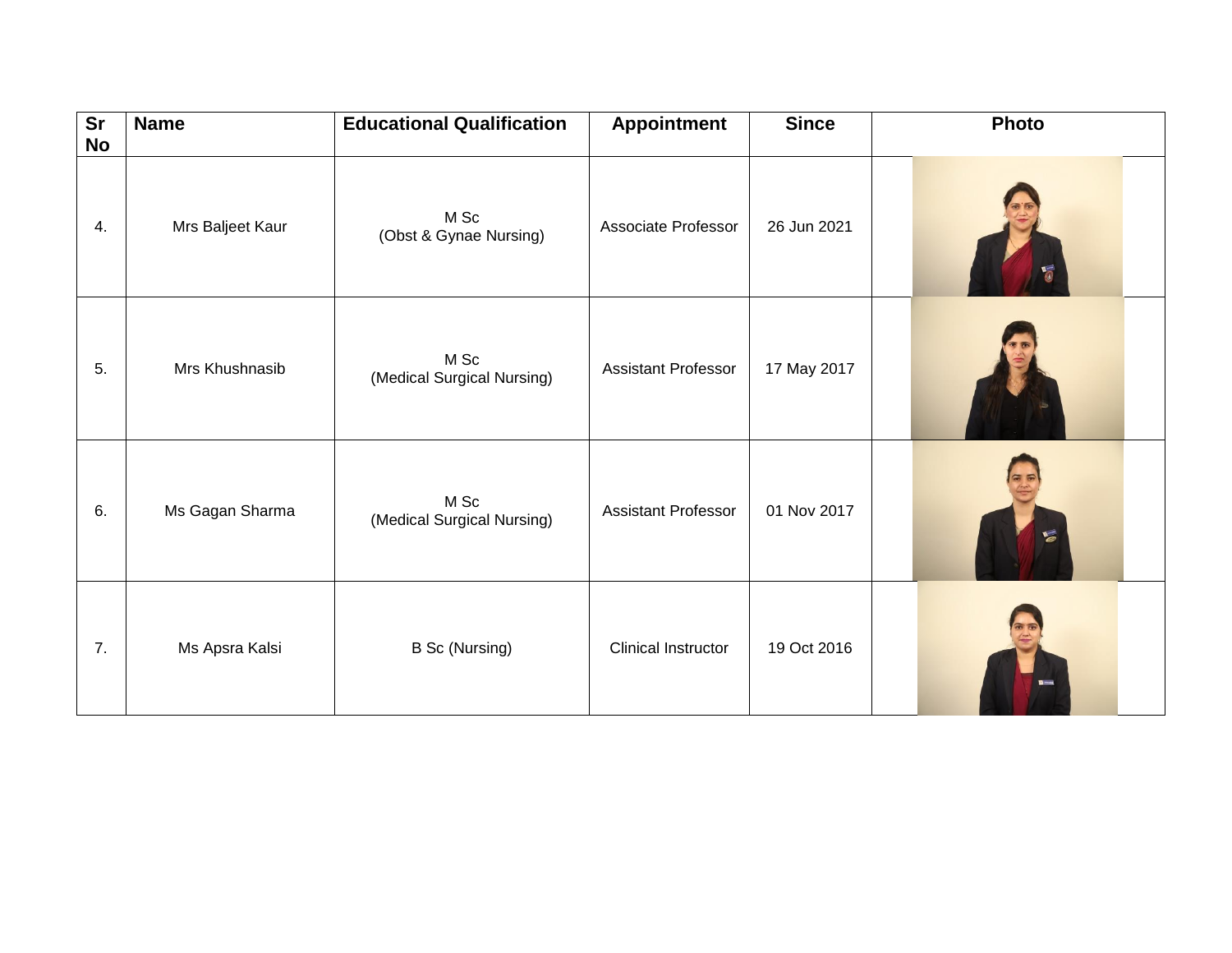| $\overline{\text{Sr}}$<br><b>No</b> | <b>Name</b>            | <b>Educational Qualification</b> | <b>Appointment</b>         | <b>Since</b> | Photo |
|-------------------------------------|------------------------|----------------------------------|----------------------------|--------------|-------|
| 8.                                  | Ms Eliza               | <b>B Sc (Nursing)</b>            | Clinical Instructor        | 16 May 2017  |       |
| 9.                                  | Ms Harpreet Kaur Sodhi | Post Basic B Sc (Nursing)        | <b>Clinical Instructor</b> | 17 May 2017  |       |
| 10.                                 | Ms Rashmi Sharma       | <b>B Sc (Nursing)</b>            | Clinical Instructor        | 17 May 2017  |       |
| 11.                                 | Ms Riya Sharma         | <b>B Sc (Nursing)</b>            | Clinical Instructor        | 26 May 2017  |       |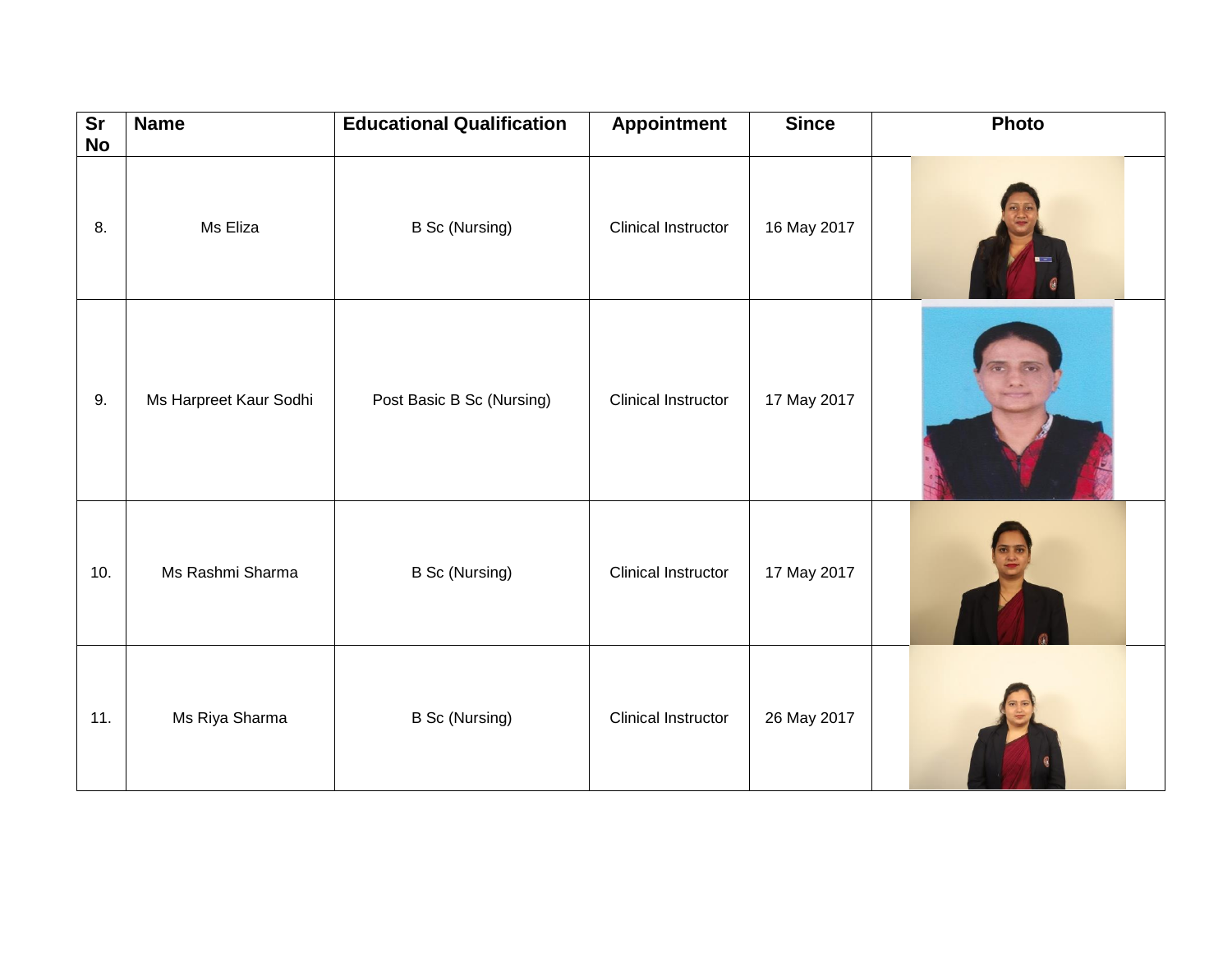| $\overline{\text{Sr}}$<br><b>No</b> | <b>Name</b>      | <b>Educational Qualification</b> | <b>Appointment</b>         | <b>Since</b> | Photo |
|-------------------------------------|------------------|----------------------------------|----------------------------|--------------|-------|
| 12.                                 | Ms Amanjeet Kaur | Post Basic B Sc (Nursing)        | Clinical Instructor        | 26 May 2017  |       |
| 13.                                 | Ms Jasleen Kaur  | M Sc<br>(Obst & Gynae Nursing)   | Clinical Instructor        | 01 Nov 2018  |       |
| 14.                                 | Ms Anjali        | M Sc<br>(Obst & Gynae Nursing)   | <b>Clinical Instructor</b> | 02 Nov 2020  |       |
| 15.                                 | Ms Ritu Rana     | <b>B Sc (Nursing)</b>            | <b>Clinical Instructor</b> | 21 Jun 2021  |       |